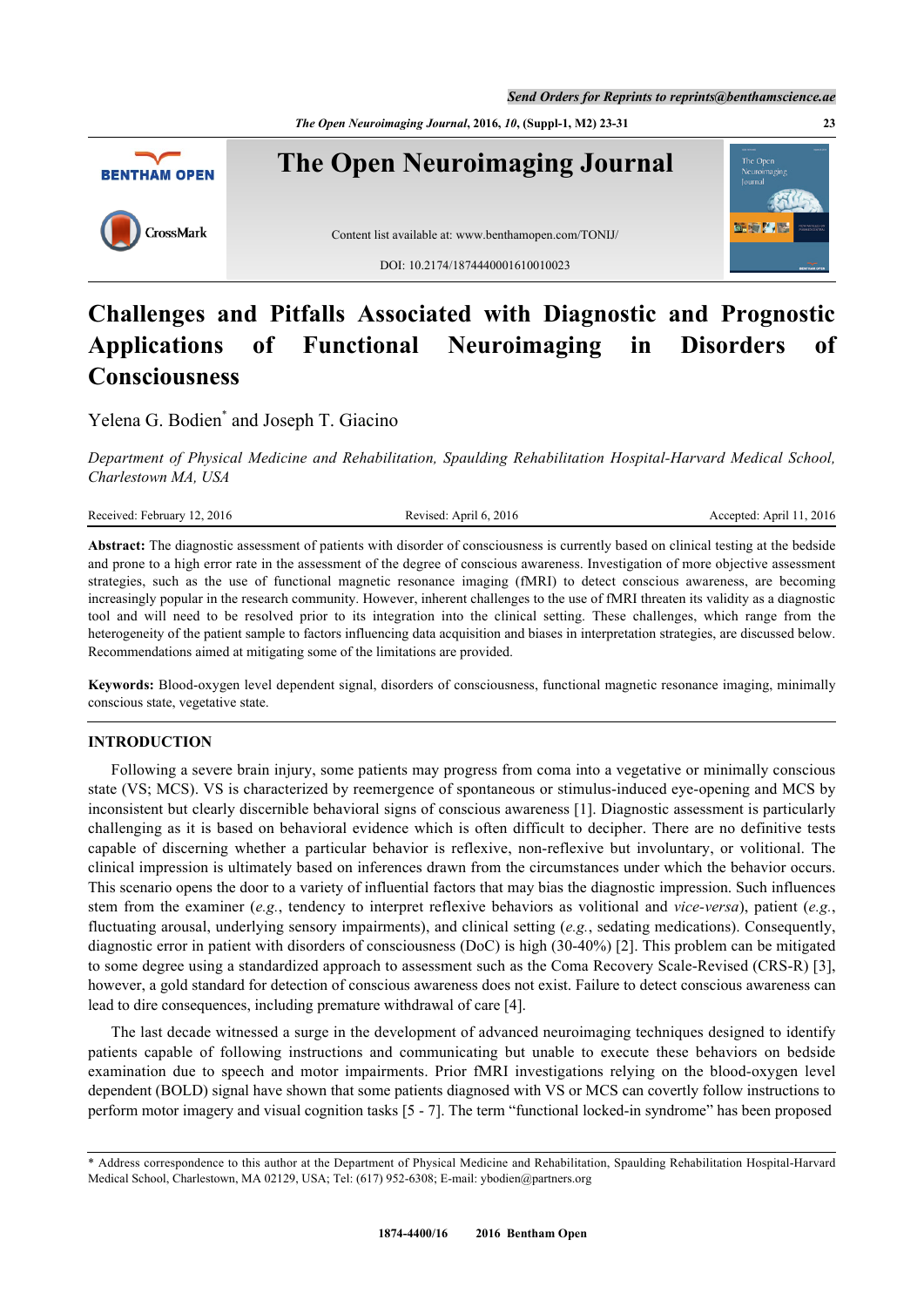to describe this sub-set of patients [\[8](#page-7-1)]. Despite the encouraging results reported in these studies, there are many challenges and pitfalls associated with the application of fMRI techniques to questions surrounding conscious awareness. In the following sections, we discuss these challenges, which are often overlooked in published reports, focusing particularly on issues concerning study design, data collection, data analysis, and interpretation and dissemination of results. Although fMRI is a promising modality that may help decrease the high rate of misdiagnosis in DoC, we contend that these issues will need to be reconciled before diagnostic applications can be incorporated into the clinical setting.

## **FMRI-BASED APPROACHES TO DIAGNOSTIC ASSESSMENT OF DOC**

fMRI relies on the basic principle that active brain regions require increased oxygenation which leads to a contrast in the BOLD signal between more and less active areas. The BOLD signal can be derived in one of three ways: 1) presenting passive language or visual tasks and interrogating regions that respond to the stimuli, 2) presenting active tasks that require effortful cognitive activity on behalf of the participant in response to specific instructions, and 3) presenting no stimuli or tasks and simply asking the participant to rest in the scanner.

Typically, investigators look for differences in BOLD activity between patients with different DoC diagnoses (*i.e.* VS *versus* MCS) and between patients and healthy subjects. A clinical diagnosis of VS is questioned when brain activity patterns or connectivity resemble that of patients diagnosed with MCS or healthy subjects.

In the case of passive and resting-state fMRI, conclusions regarding effortful cognitive activity (*e.g.*, decisionmaking) cannot be made. For example, if upon presentation of spoken sentences activations are observed in brain regions known to be involved in language function, some assumptions can be made regarding semantic processing [[6](#page-6-5), [9\]](#page-7-2). This does not provide evidence that the subject can understand language and does not demonstrate purposeful interaction with the environment, a central tenant of preserved consciousness. To avoid this problem, investigators have focused efforts on using active fMRI paradigms to elicit command-following and communication, behaviors that suggest preservation of conscious awareness. Hence, this review focuses primarily on active paradigm fMRI, although the challenges presented here may also apply to passive and resting-state functional neuroimaging.

A seminal study published in 2006 [[6\]](#page-6-5) compared BOLD brain activation patterns in response to instructions to perform motor imagery and covert spatial navigation in one patient with severe brain injury deemed to be in a VS and 12 healthy control subjects. The pattern and amplitude of the BOLD signal change in the expected brain regions (*i.e.*, supplementary motor area during imagination of playing tennis, and parahippocampal gyrus, posterior parietal lobe, and lateral premotor cortex during imagination of navigating rooms of a familiar home) approximated that of the healthy control subjects. Results were interpreted as evidence that the participant was able to understand and respond appropriately to spoken instructions despite the lack of behavioral evidence for command-following.

In a follow-up study [\[5\]](#page-6-4), 54 patients with DoC (VS=23, MCS=31) participated in an fMRI study employing a similar command-following paradigm. Activation maps from one patient diagnosed as MCS and four others diagnosed as VS (based on CRS-R criteria) suggested they were actively following commands *via* mental imagery. A second task was administered to determine if the basic paradigm could be restructured to assess communication ability. The same patients were instructed to respond to six yes/no autobiographical questions by linking one imagery task to "yes" and the other to "no". Activation patterns revealed that one patient of the 54 tested accurately responded to five of the six questions (no activation was observed in the regions of interest on the sixth question). A subsequent investigation instructed patients with varying levels of consciousness (*i.e.*, VS, MCS, emerged from MCS, locked-in, healthy controls) to silently name a series of common objects presented visually[[10](#page-7-3)]. Patients with normal or recovered consciousness (*i.e.*, locked-in syndrome, emerged from MCS) activated the same network of language structures as healthy volunteers performing the same task. Of note, one patient in VS also activated the complete network. The remaining subjects, including patients in MCS who demonstrated clearly-discernible behavioral signs of conscious awareness on bedside examination, showed either partial or no activation of the regions of interest.

The common occurrence of negative neuroimaging findings in patients who demonstrate conscious awareness at the bedside is concerning and contributes to the poor statistical measures of performance for fMRI [[11\]](#page-7-4). Here, we aim to identify the challenges inherent to this area of research and the threats to the validity of fMRI studies in patients with DoC. These issues will need to be overcome before fMRI becomes a reliable clinical tool for assessing conscious awareness.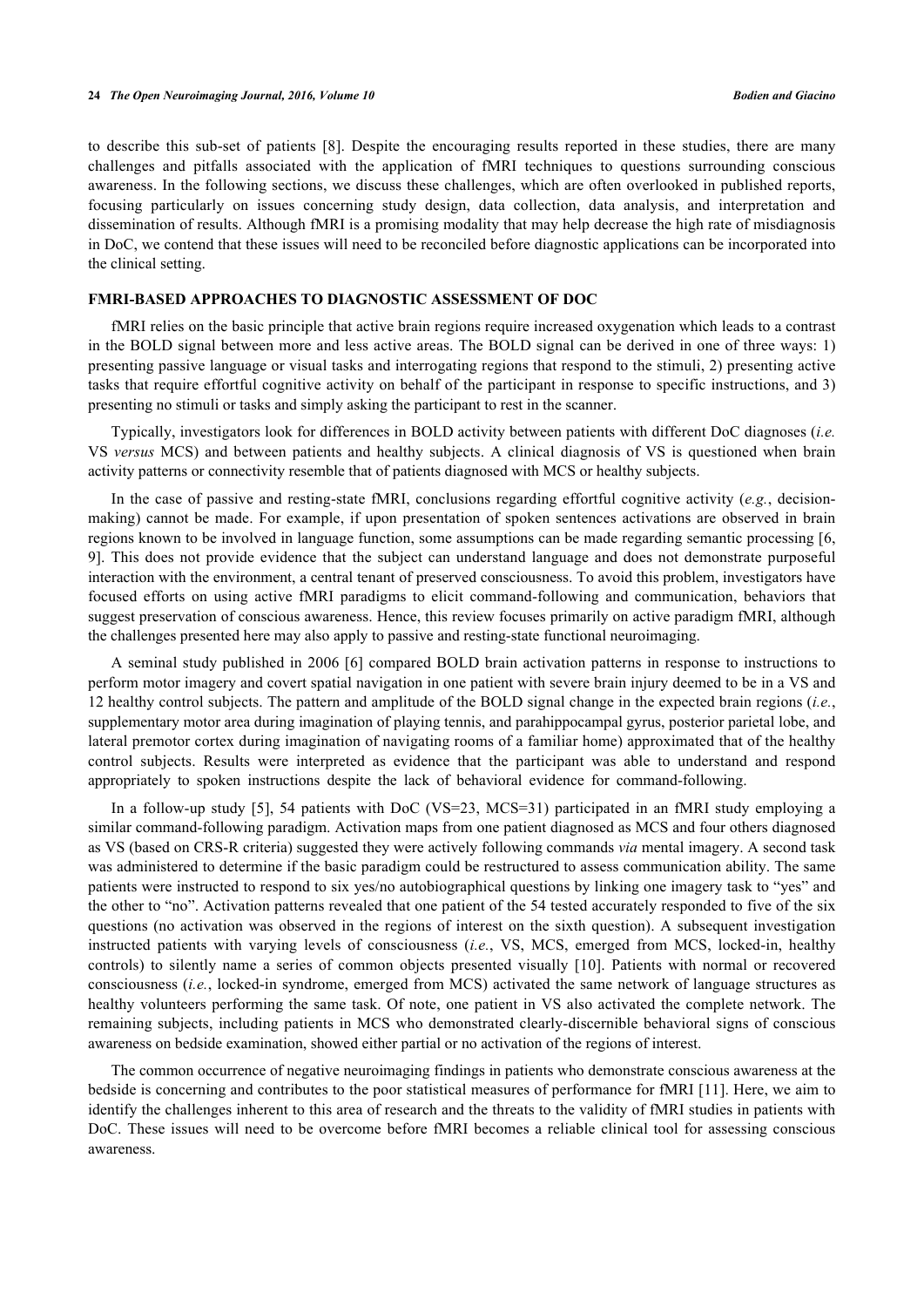# **INFLUENCE OF SUBJECT CHARACTERISTICS**

#### **Heterogeneous Injury Profiles**

In view of the relatively small number of patients with DoC available for study, samples tend to be comprised of subjects with heterogeneous injury characteristics. Investigations often combine subjects with traumatic and nontraumatic injuries, markedly different lesion profiles, variable lengths of time from injury, and a variety of other factors into one cohort [[5](#page-6-4), [11](#page-7-4)]. The patient group is then routinely compared to a relatively homogenous cohort of healthy control subjects. Patient heterogeneity may lead to weak group-level results that reflect the variability of the sample rather than the presence or absence of conscious awareness[[12](#page-7-5)]. Anatomical templates cannot be created or are imprecise due to the diverse nature of lesion profiles and lesions in brain regions hypothesized to be involved in performing the experimental task or structural abnormalities often prevent normalization of the brain to an anatomical template for group analysis. Although several groups are developing methods to improve spatial normalization in patients with significant structural anomalies [[13](#page-7-6) - [15](#page-7-7)], more work is needed to confirm the validity of these analytic procedures.

Another consequence of including participants with heterogeneous injury profiles is that study findings cannot be generalized to individuals or groups whose injury profiles differ from the experimental groups. Replication of results is also problematic due to the difficulty in obtaining a matched patient sample as is combining findings from multiple studies into a meta-analysis.

#### **Cognitive Deficits**

All active fMRI tasks aimed at eliciting covert command-following and communication require at least some coordination of multiple cognitive subsystems (*e.g.*, auditory, language, working memory). Patients with DoC characteristically have associated cognitive and cortical sensory deficits, including slow processing speed, diminished capacity to sustain or shift attentional focus, language disturbance, rapid forgetting, hemi-spatial neglect, central deafness and cortical blindness, which may suppress or prevent network activation. These problems may disrupt performance on mental imagery tasks, in particular, which place high demands on mental control functions [\[16\]](#page-7-8). Visually-based paradigms may be less cognitively demanding, however, they require sustained eye-opening and sufficient apprehension of the stimulus. To the extent possible, stimuli and task demands should anticipate these areas of impairment to avoid misinterpretation of results [[17\]](#page-7-9). Some of these challenges may be overcome by simplifying cognitive demands, avoiding over-reliance on a single sensory modality and properly calibrating the number and timing of stimuli presented.

## **Physical and Motor Impairments**

fMRI studies may also be complicated by physical and motor impairments. Patients must be screened to ensure they are able to manage oral secretions due to risk of aspiration while lying supine. Improper positioning related to the presence of a cervical collar or splinting equipment, restlessness and oral reflexive movement (*e.g.*, bruxism) may also compromise image acquisition. Another consideration that must be addressed is the possibility of incontinence during the scanning procedure. Although management of bowel and bladder routines are typically discussed in advance of data collection and tube feeding are typically withheld starting the night before the scan, incontinence may occur, necessitating at least temporary termination of data collection. While attending to personal care needs is necessary, this activity detracts from the amount of time allocated to acquire the imaging data and again jeopardizes interpretation of the results.

A number of other factors may lead to premature scan termination or uninterpretable results. These may include behaviors such as restlessness, eye-closure, and poor arousal as well as refusal to continue. The incidence of such behaviors should be systematically monitored and recorded within pre-specified time-frames during each scanning run (see Table**1** for an example of a behavioral monitoring log). This information can then inform an overall Test Completion Code that provides a justification for incomplete or uninterpretable data sets. Table **[2](#page-3-1)** proposes a series of Test Completion Codes and how they may be used to better understand study findings. Although published data identifying the incidence and factors leading to scan termination is not currently available, we anticipate that systematic monitoring of behaviors during scanning sessions will allow investigators to examine questions related to the feasibility of fMRI studies and their potential for entering clinical practice.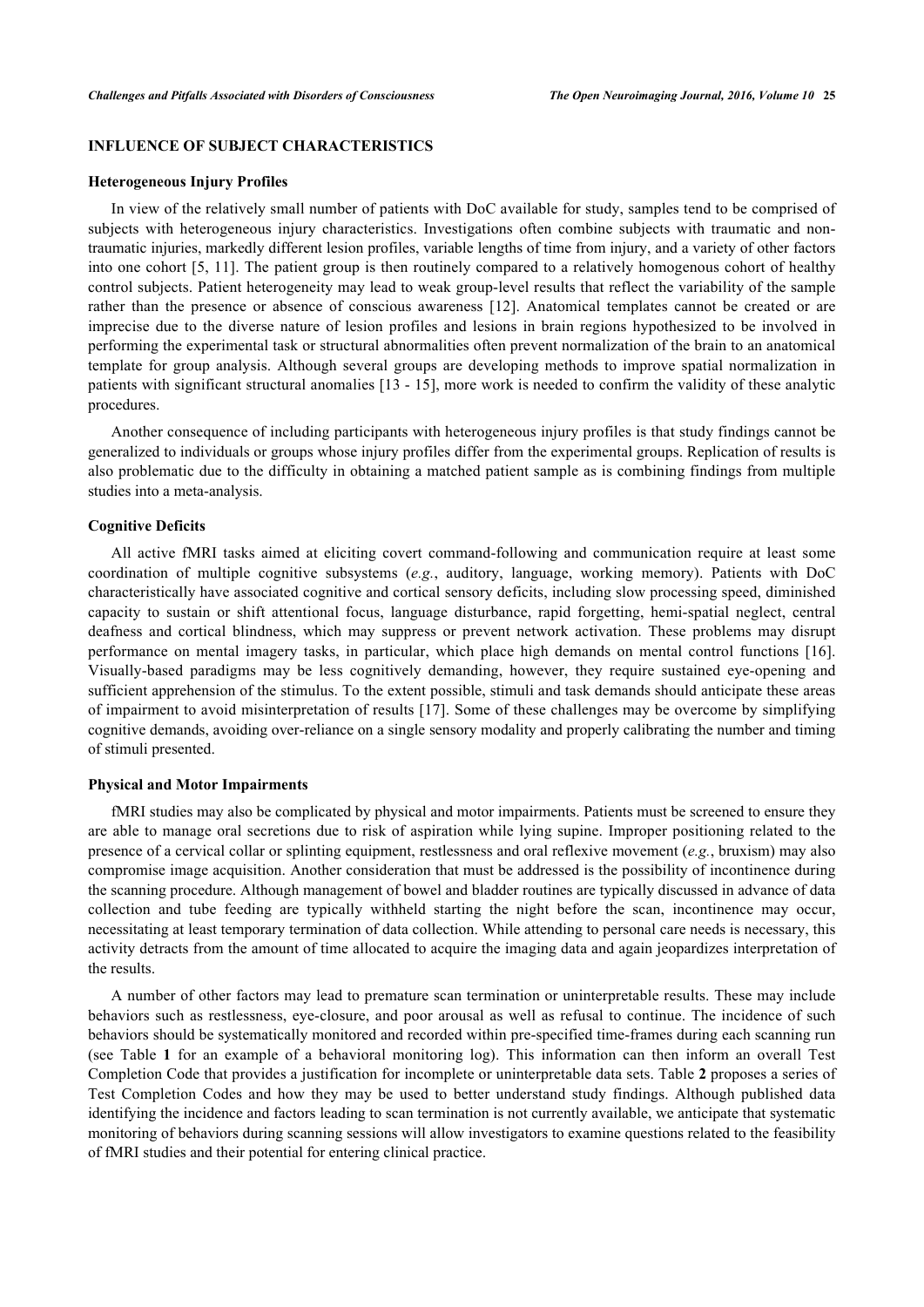<span id="page-3-0"></span>

| Table 1. In-Scanner behavior monitoring log sample. |  |  |  |
|-----------------------------------------------------|--|--|--|
|-----------------------------------------------------|--|--|--|

| Task/Run<br>Time Post Scan Start  | 0:00 | 0:03 | 0:06 | 0:09 | 0:12 |
|-----------------------------------|------|------|------|------|------|
| Poor Arousal                      |      |      |      |      |      |
| Restlessness                      |      |      |      |      |      |
| Aggression                        |      |      |      |      |      |
| Verbal Refusal                    |      |      |      |      |      |
| Upper extremity flexion/extension |      |      |      |      |      |
| Lower extremity flexion/extension |      |      |      |      |      |
| Trunk rotation                    |      |      |      |      |      |
| Neck rotation                     |      |      |      |      |      |
| Spontaneous vocalization          |      |      |      |      |      |
| Facial grimacing/chewing          |      |      |      |      |      |
| Researcher/family talking         |      |      |      |      |      |
| Other:                            |      |      |      |      |      |

#### <span id="page-3-1"></span>**Table 2a. Proposed set of test completion codes that may be used to explain incomplete or uninterpretable data sets.**

| <b>Test Completion Code</b> | <b>Description</b>                              |
|-----------------------------|-------------------------------------------------|
| 1.0                         | Test completed without complication             |
| 2.0                         | Behavioral evidence of eye-closure/underarousal |
| 3.0                         | Intermittent motion                             |
| 4.0                         | Agitation/emotion lability                      |
| 5.0                         | Medical complication                            |
| 6.0                         | Equipment failure                               |
| 7.0                         | Surrogate refusal                               |
| 8.0                         | Patient refusal                                 |
| 9.0                         | Compromised by other factors (specify)          |

**Table 2b. An example of the use of test completion codes to collect data on study feasibility.**

|                              | <b>Test Completion Codes</b> |                        |                      |
|------------------------------|------------------------------|------------------------|----------------------|
| <b>Subject ID</b>            | <b>Passive Paradigm</b>      | <b>Active Paradigm</b> | <b>Resting State</b> |
|                              |                              | 4.0                    | $2.0\,$              |
| ∠ت                           |                              |                        | 9.0                  |
| % Scans without complication |                              | 50                     |                      |

#### **Data Acquisition**

A number of challenges may arise during data acquisition when conducting neuroimaging studies in subjects with DoC. A technical consideration that may affect the quality of the data acquired is the potential for metal implants on the skull, internal fixation of the jaw, and some non-injury related devices such as braces and permanent retainers to introduce image artifact. In patients who have had neurosurgical intervention to repair cranial defects, prior imaging must be examined to ensure that the metal, even if non-ferrous, does not cause image artifact. While these implants are typically non-ferrous and therefore safe for the MRI environment, they often cause artifact that may render the data uninterpretable [[18\]](#page-7-10). If prior MRI studies are available, investigators may choose to exclude subjects based on the level of artifact visible on those scans. However, it is unlikely that prior imaging will utilize the same pulse sequences as the experimental scans, therefore, there remains some risk that artifacts will not be detected a priori.

To obtain fMRI data that are of an acceptable quality, subjects must lay supine in the scanner for an extended period of time while minimizing movement. The novel surroundings of the MRI scanner (*e.g.*, dark and physically restrictive bore, close proximity of the radiofrequency coil to the face, loud noises, hard surface of the gurney and supine positioning , *etc.*) may contribute to patient discomfort and lead to behaviors that increase motion. Reflexive chewing movements, jaw clenching, posturing and restlessness are commonly-observed and may introduce motion artifact or prevent proper alignment of the head and scanner hardware. Unlike clinical scans, sedation is generally not an option as normalizing muscle tone and restlessness may come at the cost of compromising cognition. Methods of detecting and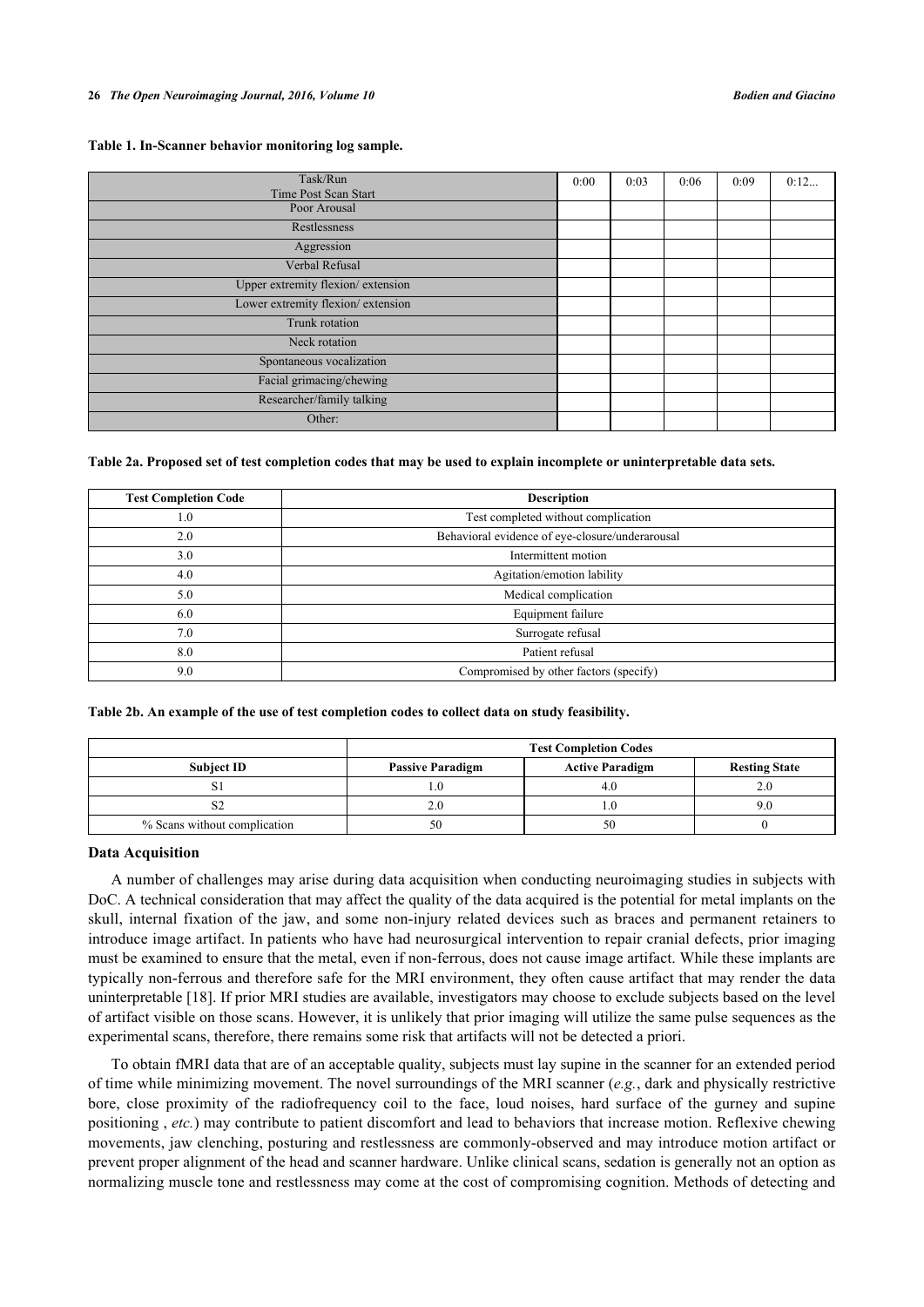correcting for motion artifact are evolving but may not be adequate for the degree of motion often seen in this population [\[19](#page-7-11)].

Fluctuation in arousal level during image acquisition is frequently encountered in patients with DoC. While eyeclosure does not always indicate loss of arousal, it can cause significant loss of data during administration of visuallybased tasks. MRI compatible eye-tracking systems are helpful for monitoring eye-opening status while scanning, however, it is not possible to discern whether eye-closure signals a change in arousal without the aid of simultaneous EEG recording.

Clear exclusion criteria and extensive screening procedures in advance of the scan will prevent recruitment of some patients based on these complicating factors, however, given the frequent behavioral fluctuations that characterize patients with DoC, unanticipated events may lead to premature termination of data collection and occasionally lead to insufficient data for robust analysis. Loss of data related to any of these factors generally reduces statistical power and may threaten the validity of the results. Conditioning patients in advance of the scan by playing pre-recorded scanner noise, placing the patient in a mock MRI-scanner if one is available, simulating the positioning for extended periods of time, and introducing straps that may be used during the scan to control limb movement, may help determine how well the procedure may be tolerated and alleviate some of the issues on the day of data collection. Table**3** shows complications that may occur during data acquisition and management strategies that may be considered to mitigate effects.

| Complication                                                                                                                                      | <b>Mitigating Strategies</b>                                                                                                                                                  |
|---------------------------------------------------------------------------------------------------------------------------------------------------|-------------------------------------------------------------------------------------------------------------------------------------------------------------------------------|
| Improper positioning due to cervical collar<br>or splinting                                                                                       | Review with the physician options for temporarily removing or modifying restraining equipment for<br>scan duration                                                            |
| Excessive motion due to discomfort related<br>to scanning environment $(i.e.,$ tight bore<br>opening, excessive auditory stimulation,<br>$etc.$ ) | Pre-condition patient to scanning setting in advance of study participation $(i.e.$ simulate confining bore<br>environment and RF coil, expose to pre-recorded scanner noise) |
| Restlessness                                                                                                                                      | Introduce straps and/or sheets to reduce limb movement; this may be trialed in advance to assess<br>tolerance                                                                 |
| Eye-closure                                                                                                                                       | Monitor eye-closure using MR compatible eye-tracking device or camera                                                                                                         |
| Poor arousal                                                                                                                                      | Assess ability to maintain eye-opening or demonstrate arousal prior to scan; facilitate arousal via<br>frequent breaks and deep pressure stimulation during scanning          |
| Poor management of oral secretions                                                                                                                | Prior to scanning session, monitor ability to manage sections in supine position                                                                                              |
| Incontinence                                                                                                                                      | Discuss with clinical staff holding intake of solids and liquids prior to scan; consider alteration of<br>bowel/bladder schedule                                              |

<span id="page-4-0"></span>**Table 3. Complications that may occur during data acquisition and strategies to mitigate effects.**

## **Data Analysis**

There are no accepted standard procedures for fMRI data preprocessing and statistical analysis. Variability in scanner hardware, image acquisition parameters, data analysis approach (univariate *versus* mulitvariate; whole-brain *versus* region of interest), software, and processing pipelines complicates comparison of findings across studies and reduces the likelihood of replication. In addition, there is increased risk for obtaining disparate results using the same fMRI data set that ultimately reflect the selected analytic approach rather than underlying neurophysiology [[20](#page-7-12) - [25](#page-7-13)].

There is little consensus as to whether fMRI data should be analyzed in native anatomical space or an anatomical template. If the functional data are not spatially normalized to a template, it is difficult to determine the structural regions underlying the functional activation maps. This issue is exacerbated by injury-related structural abnormalities such as mass lesions and midline shift that distort and displace brain structures, frequently obscuring clear boundaries. Exclusion of patients with significant anatomic distortion may skew the study sample towards patients with relatively intact anatomy or increase the risk of interpretive error if patients with severe traumatic brain injury are included. When all subjects are mapped in the same anatomical space, determining the brain structures underlying functional maps is more straightforward and group-level activation maps can be generated. At the same time, spatial normalization introduces error as the process of warping individual anatomical images into a common space, despite marked differences in lesion volume and location, leads to registration errors and mislabeling of brain regions [[13\]](#page-7-6). Most normalization algorithms will fail if presented with grossly abnormal anatomy while others rely on manual adjustments to the warping process. Thus, the extent of injury to the brain can introduce selection bias and reduce generalizability.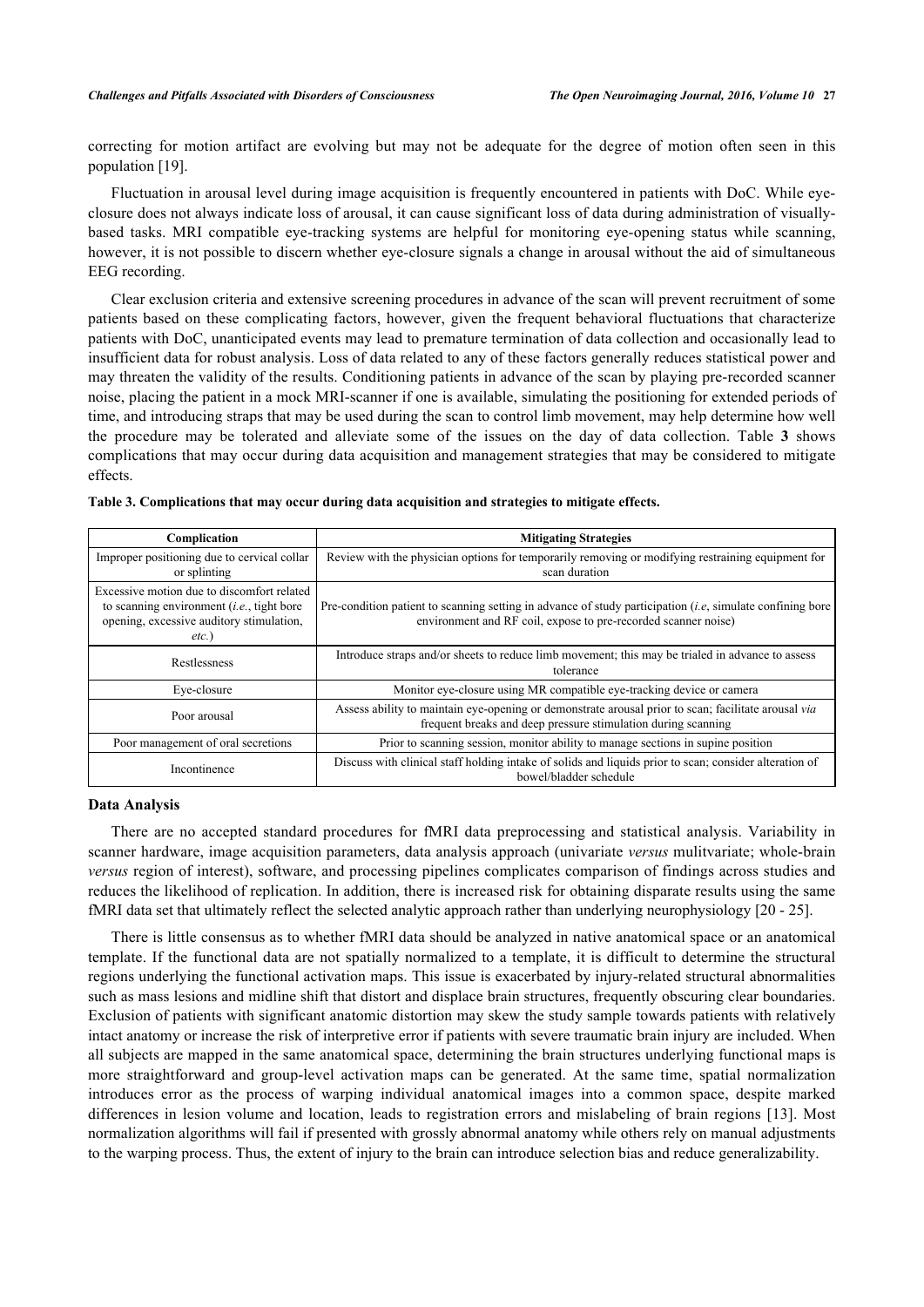## **Data Interpretation**

To the extent possible, measures should be taken to protect non-automated processes (*e.g.*, drawing regions of interest on individual brains, determining whether activation patterns in patients sufficiently match those of healthy control subjects, defining what constitutes complete *versus* partial network activation) against potential sources of bias. In the absence of robust automated processes for identification of specific brain structures in patients with large structural abnormalities, investigators must rely on neuroradiologic review. To guard against subjectivity bias, results can be read by two raters, or the same rater can re-analyze the same results at a second time point. In fMRI studies designed to detect conscious awareness, it is particularly important to incorporate steps that ensure observer independence. Individuals reading the imaging results may be biased by knowledge of the behavioral profile of each patient and two individuals may arrive at separate conclusions examining the same set of images. Conversely, the radiologic data should not be accessible to those responsible for interpreting the behavioral findings. Unless adequate methodological safeguards are taken, there is a high likelihood that the conclusions reached will be tainted by unintentional bias. Unfortunately, much of the published literature in this area does not explicitly address the issue of observer independence, leaving open questions about the level of confidence associated with the results reported.

In many cases, however, the final judgment as to whether the pattern of activation sufficiently matches that of control subjects is made qualitatively [[5,](#page-6-4) [9,](#page-7-2) [11](#page-7-4), [26](#page-7-14)]. There are several reasons for the popularity of this approach. First, brain injury is inherently heterogeneous making spatial normalization difficult and necessitating individual "readings" of brain maps. Second, a standardized algorithm for determining whether activation patterns are within the range of "normal" has not been developed. Consequently, pre-established regions of interest (ROI) are interrogated during a specific task, after which the resulting activation maps are visually-inspected and a judgment made as to whether the ROI has been sufficiently activated to infer task performance. This approach is subject to examiner bias in that the same individual responsible for localizing brain structures (usually by comparing the anatomical scans to a brain atlas) determines whether the actual regions of activation sufficiently encompasses the predicted regions.

#### **Dissemination of Results**

There is little agreement as to how and when fMRI study results should be released. Nonetheless, precautions must be taken to avoid misuse and misinterpretation of investigational findings. In the United States, informed consent must be obtained from each subject prior to study enrollment. When decision-making capacity is impaired, as is the case with DoC patients, the surrogate must be approached. During the informed consent process, the surrogate should be made aware that participation will have no direct benefit and is primarily intended to advance knowledge rather than alter the course of clinical care. Opinions vary greatly as to whether investigational results should be released following completion of all data collection or immediately after individual results become available [[27\]](#page-8-0), if at all. There is also lack of agreement regarding who should receive the results- the surrogate, medical team or both. The Secretary's Advisory Committee on Human Research Protections is developing recommendations regarding the appropriate mechanisms and methods for release of individual results and has published recommendations for release of general results ([http://www.hhs.gov/ohrp/sachrp/commsec/sharing\\_study\\_data\\_and\\_results.html](http://www.hhs.gov/ohrp/sachrp/commsec/sharing_study_data_and_results.html)). Although research results are typically not released during the course of an investigation to prevent physical, psychological and emotional harm, there is increasing debate as to whether it is appropriate to release investigational functional neuroimaging results involving patients with DoC [[28\]](#page-8-1). One argument for disclosing research results is that many clinical tools are not validated, have high rates of misdiagnosis, and may not be reproducible. This is especially pertinent in DoC because a gold standard for diagnosis does not exist. A related argument is that because diagnostic error is estimated to be between 30-40% in this population using routine clinical measures [\[2](#page-6-1)], surrogates should be furnished with all available information (accompanied by appropriate caveats regarding risks of use) and be permitted to make their own decision about how to weigh each element of information. Regardless of which course of action is chosen, the process and timeline for disclosure should be outlined in advance and stipulated when obtaining written consent.

## **CONCLUSION**

The extensive list of exclusion criteria and narrow inclusion criteria, coupled with the relatively small number of patients with DoC, results in a restricted pool of eligible subjects. Study samples tend to be comprised of patients who are medically stable in the chronic phase of recovery with relatively intact brain anatomy but non-uniform lesion profiles. This unavoidably leads to selection bias, limits generalizability of the results, and undermines the validity of meta-analyses .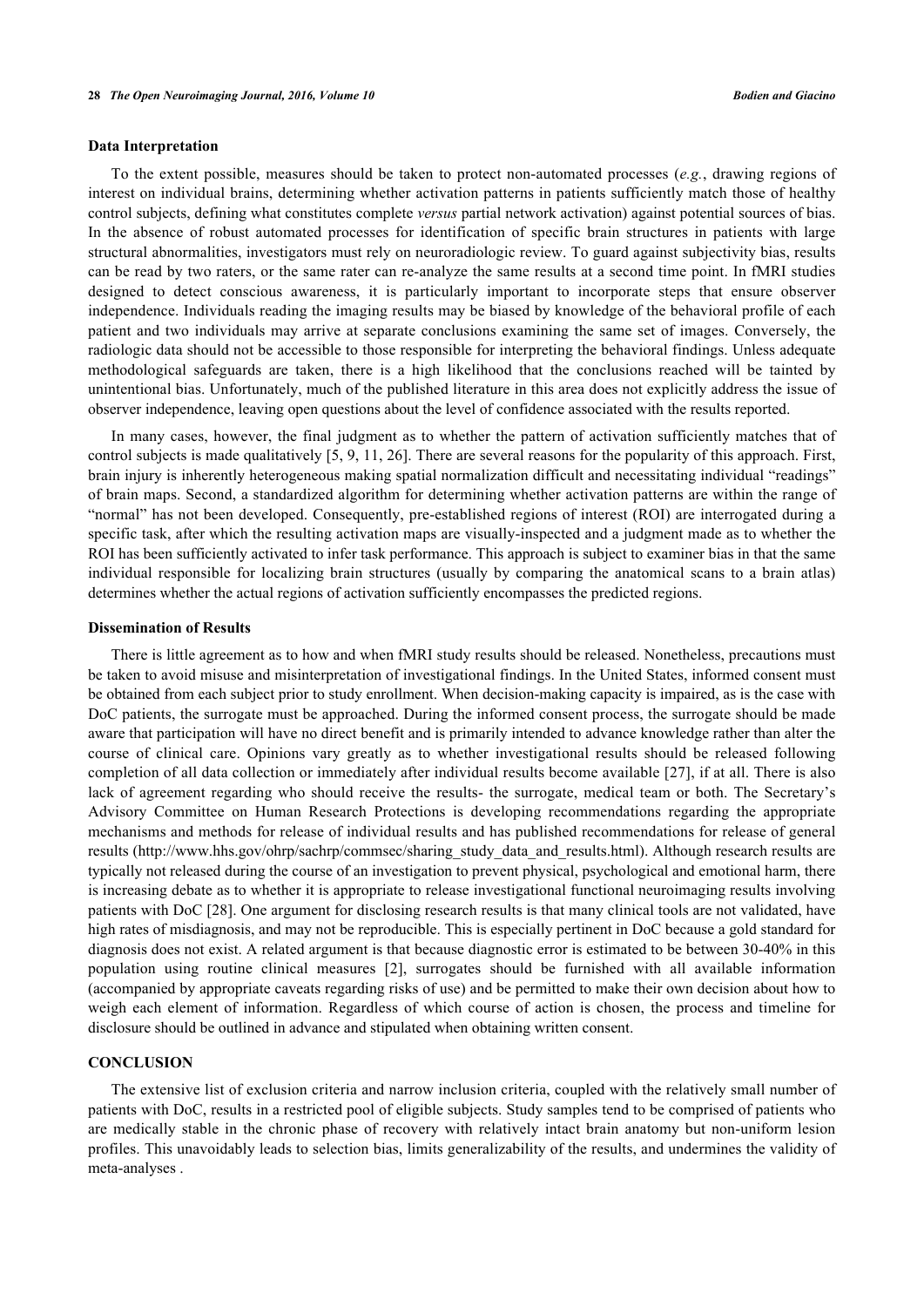fMRI is a valuable tool that can provide information regarding potentially preserved mental processes following severe brain injury. For patients with DoC who may have associated motor, language, and cognitive impairments, functional neuroimaging may be the only modality that accurately reveals conscious awareness. The putative benefits of fMRI must be considered in the context of uncertainty and potential for harm. Functional imaging paradigms should be tailored to accommodate marked cognitive limitations and anticipate significant loss of data arising from behavioral or medical issues. Eligibility criteria should be clearly defined and protections incorporated into the protocol to protect against suspected sources of bias. The plan for data analysis and interpretation should be clearly spelled out in advance of opening enrollment and confidence limits communicated clearly.

In view of the lack of standard procedures for data acquisition and analysis, it is important to clearly describe all procedures used for data acquisition, analysis and interpretation. Furthermore, the small number of available DoC patients coupled with the extensive exclusion criteria for participation in fMRI research, leads to poor generalizability The clinical utility of the diagnostic use of fMRI in this population remains unclear as few studies have determined the sensitivity, specificity, and diagnostic accuracy of this method. The relationship between fMRI and behavioral findings requires further clarification to better understand the neurophysiologic substrate underlying MCS and the anticipated long-term outcome.

## **ABBREVIATION**

| <b>BOLD</b> | blood-oxygen level dependent          |
|-------------|---------------------------------------|
| DoC         | disorders of consciousness            |
| fMRI        | functional magnetic resonance imaging |
| <b>MCS</b>  | minimally conscious state             |
| VS          | vegetative state                      |

# **CONFLICT OF INTEREST**

The authors confirm that this article content has no conflict of interest.

## **ACKNOWLEDGEMENTS**

The contents of this report were developed under a grant from the National Institute on Disability, Independent Living, and Rehabilitation Research (NIDILRR grant number 90DP0039-01-00). NIDILRR is a Center within the Administration for Community Living (ACL), Department of Health and Human Services (HHS). Additional support was provided by The James S. McDonnell Foundation, National Institutes of Health Award UL1 TR001102) and financial contributions from Harvard University and its affiliated academic healthcare centers. The content is solely the responsibility of the authors and does not necessarily represent the official views of NIDILRR, ACL, HHS, NIH, the James S. McDonnell Foundation, or Harvard University and its affiliated academic healthcare centers, and you should not assume endorsement by the Federal Government.

## **REFERENCES**

- <span id="page-6-0"></span>[1] Giacino JT, Ashwal S, Childs N, *et al.* The minimally conscious state: definition and diagnostic criteria. Neurology 2002; 58(3): 349-53. [\[http://dx.doi.org/10.1212/WNL.58.3.349](http://dx.doi.org/10.1212/WNL.58.3.349)] [PMID: [11839831\]](http://www.ncbi.nlm.nih.gov/pubmed/11839831)
- <span id="page-6-1"></span>[2] Schnakers C, Vanhaudenhuyse A, Giacino J, *et al.* Diagnostic accuracy of the vegetative and minimally conscious state: clinical consensus *versus* standardized neurobehavioral assessment. BMC Neurol 2009; 9: 35. [\[http://dx.doi.org/10.1186/1471-2377-9-35\]](http://dx.doi.org/10.1186/1471-2377-9-35) [PMID: [19622138](http://www.ncbi.nlm.nih.gov/pubmed/19622138)]
- <span id="page-6-2"></span>[3] Kalmar K, Giacino JT. The JFK Coma Recovery Scale--Revised. Neuropsychol Rehabil 2005; 15(3-4): 454-60. [\[http://dx.doi.org/10.1080/09602010443000425\]](http://dx.doi.org/10.1080/09602010443000425) [PMID: [16350986](http://www.ncbi.nlm.nih.gov/pubmed/16350986)]
- <span id="page-6-3"></span>[4] Turgeon AF, Lauzier F, Simard J-F, *et al.* Mortality associated with withdrawal of life-sustaining therapy for patients with severe traumatic brain injury: a Canadian multicentre cohort study. CMAJ 2011; 183(14): 1581-8. [\[http://dx.doi.org/10.1503/cmaj.101786](http://dx.doi.org/10.1503/cmaj.101786)] [PMID: [21876014\]](http://www.ncbi.nlm.nih.gov/pubmed/21876014)
- <span id="page-6-4"></span>[5] Monti MM, Vanhaudenhuyse A, Coleman MR, *et al.* Willful modulation of brain activity in disorders of consciousness. N Engl J Med 2010; 362(7): 579-89.

[\[http://dx.doi.org/10.1056/NEJMoa0905370](http://dx.doi.org/10.1056/NEJMoa0905370)] [PMID: [20130250\]](http://www.ncbi.nlm.nih.gov/pubmed/20130250)

<span id="page-6-5"></span>[6] Owen AM, Coleman MR, Boly M, Davis MH, Laureys S, Pickard JD. Detecting awareness in the vegetative state. Science 2006; 313(5792): 1402.

[\[http://dx.doi.org/10.1126/science.1130197](http://dx.doi.org/10.1126/science.1130197)] [PMID: [16959998\]](http://www.ncbi.nlm.nih.gov/pubmed/16959998)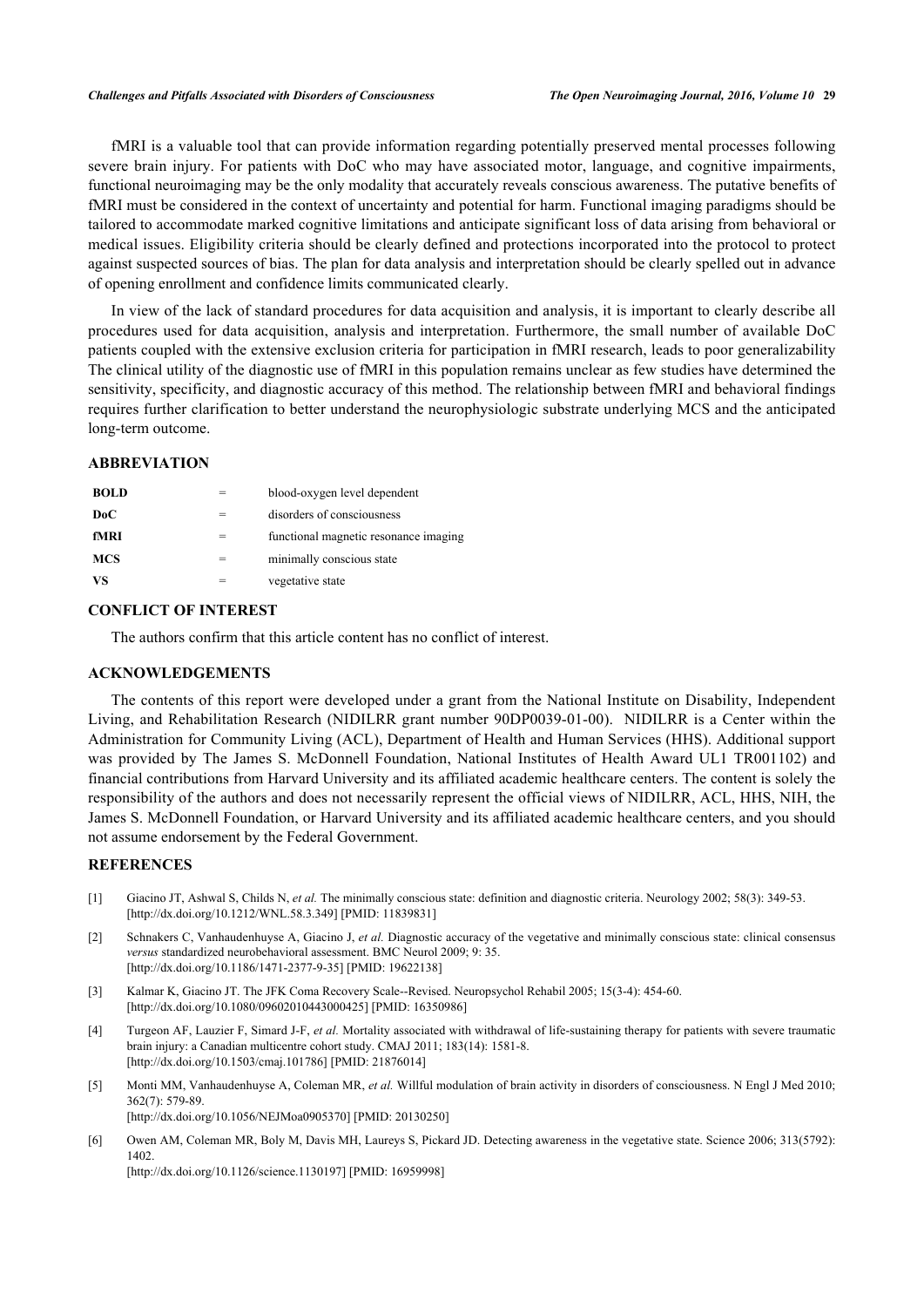#### **30** *The Open Neuroimaging Journal, 2016, Volume 10 Bodien and Giacino*

- <span id="page-7-0"></span>[7] Naci L, Owen AM. Making every word count for nonresponsive patients. JAMA Neurol 2013; 70(10): 1235-41. [PMID: [23939634\]](http://www.ncbi.nlm.nih.gov/pubmed/23939634)
- <span id="page-7-1"></span>[8] Bruno M-A, Vanhaudenhuyse A, Thibaut A, Moonen G, Laureys S. From unresponsive wakefulness to minimally conscious PLUS and functional locked-in syndromes: recent advances in our understanding of disorders of consciousness. J Neurol 2011; 258(7): 1373-84. [\[http://dx.doi.org/10.1007/s00415-011-6114-x\]](http://dx.doi.org/10.1007/s00415-011-6114-x) [PMID: [21674197](http://www.ncbi.nlm.nih.gov/pubmed/21674197)]
- <span id="page-7-2"></span>[9] Schiff ND, Rodriguez-Moreno D, Kamal A, *et al.* fMRI reveals large-scale network activation in minimally conscious patients. Neurology 2005; 64(3): 514-23. [\[http://dx.doi.org/10.1212/01.WNL.0000150883.10285.44](http://dx.doi.org/10.1212/01.WNL.0000150883.10285.44)] [PMID: [15699384\]](http://www.ncbi.nlm.nih.gov/pubmed/15699384)
- <span id="page-7-3"></span>[10] Rodriguez Moreno D, Schiff ND, Giacino J, Kalmar K, Hirsch J. A network approach to assessing cognition in disorders of consciousness. Neurology 2010; 75(21): 1871-8.

[\[http://dx.doi.org/10.1212/WNL.0b013e3181feb259\]](http://dx.doi.org/10.1212/WNL.0b013e3181feb259) [PMID: [20980667](http://www.ncbi.nlm.nih.gov/pubmed/20980667)]

- <span id="page-7-4"></span>[11] Stender J, Gosseries O, Bruno M-A, *et al.* Diagnostic precision of PET imaging and functional MRI in disorders of consciousness: a clinical validation study. Lancet 2014; 384(9942): 514-22. [\[http://dx.doi.org/10.1016/S0140-6736\(14\)60042-8\]](http://dx.doi.org/10.1016/S0140-6736(14)60042-8) [PMID: [24746174](http://www.ncbi.nlm.nih.gov/pubmed/24746174)]
- <span id="page-7-5"></span>[12] Mayer AR, Bellgowan PS, Hanlon FM. Functional magnetic resonance imaging of mild traumatic brain injury. Neurosci Biobehav Rev 2015; 49: 8-18.
	- [\[http://dx.doi.org/10.1016/j.neubiorev.2014.11.016](http://dx.doi.org/10.1016/j.neubiorev.2014.11.016)] [PMID: [25434880\]](http://www.ncbi.nlm.nih.gov/pubmed/25434880)
- <span id="page-7-6"></span>[13] Crinion J, Ashburner J, Leff A, Brett M, Price C, Friston K. Spatial normalization of lesioned brains: performance evaluation and impact on fMRI analyses. Neuroimage 2007; 37(3): 866-75. [\[http://dx.doi.org/10.1016/j.neuroimage.2007.04.065\]](http://dx.doi.org/10.1016/j.neuroimage.2007.04.065) [PMID: [17616402](http://www.ncbi.nlm.nih.gov/pubmed/17616402)]
- [14] Khullar S, Michael AM, Cahill ND, *et al.* ICA-fNORM: Spatial normalization of fMRI data using intrinsic group-ICA networks. Front Syst Neurosci. [Internet]. Available from: <http://journal.frontiersin.org/article/10.3389/fnsys.2011.00093/abstract> 2011.
- <span id="page-7-7"></span>[15] Ripollés P, Marco-Pallarés J, de Diego-Balaguer R, *et al.* Analysis of automated methods for spatial normalization of lesioned brains. Neuroimage 2012; 60(2): 1296-306. [\[http://dx.doi.org/10.1016/j.neuroimage.2012.01.094\]](http://dx.doi.org/10.1016/j.neuroimage.2012.01.094) [PMID: [22305954](http://www.ncbi.nlm.nih.gov/pubmed/22305954)]
- <span id="page-7-8"></span>[16] Fernández-Espejo D, Norton L, Owen AM. The clinical utility of fMRI for identifying covert awareness in the vegetative state: A comparison of sensitivity between 3T and 1.5T. PLoS ONE 2014; 14; 9(4): e95082.
- <span id="page-7-9"></span>[17] Coleman MR, Bekinschtein T, Monti MM, Owen AM, Pickard JD. A multimodal approach to the assessment of patients with disorders of consciousness. In: Progress in Brain Research. Elsevier 2009; pp. 231-48. [Internet cited 2015 Aug 26] [\[http://dx.doi.org/10.1016/S0079-6123\(09\)17716-6\]](http://dx.doi.org/10.1016/S0079-6123(09)17716-6)
- <span id="page-7-10"></span>[18] Desai AA, Strother MK, Faraco CC, *et al.* The Contribution of common surgically implanted hardware to functional mR imaging artifacts. AJNR Am J Neuroradiol 2015; 36(11): 2068-73. [\[http://dx.doi.org/10.3174/ajnr.A4419](http://dx.doi.org/10.3174/ajnr.A4419)] [PMID: [26272973\]](http://www.ncbi.nlm.nih.gov/pubmed/26272973)
- <span id="page-7-11"></span>[19] Power JD, Mitra A, Laumann TO, Snyder AZ, Schlaggar BL, Petersen SE. Methods to detect, characterize, and remove motion artifact in resting state fMRI. Neuroimage 2014; 84: 320-41. [\[http://dx.doi.org/10.1016/j.neuroimage.2013.08.048\]](http://dx.doi.org/10.1016/j.neuroimage.2013.08.048) [PMID: [23994314](http://www.ncbi.nlm.nih.gov/pubmed/23994314)]
- <span id="page-7-12"></span>[20] Bardin JC, Schiff ND, Voss HU. Pattern classification of volitional functional magnetic resonance imaging responses in patients with severe brain injury. Arch Neurol 2012; 69(2): 176-81. [\[http://dx.doi.org/10.1001/archneurol.2011.892](http://dx.doi.org/10.1001/archneurol.2011.892)] [PMID: [22332186\]](http://www.ncbi.nlm.nih.gov/pubmed/22332186)
- [21] Machulda MM, Ward HA, Cha R, O'Brien P, Jack CR Jr. Functional inferences vary with the method of analysis in fMRI. Neuroimage 2001; 14(5): 1122-7. [\[http://dx.doi.org/10.1006/nimg.2001.0926](http://dx.doi.org/10.1006/nimg.2001.0926)] [PMID: [11697943\]](http://www.ncbi.nlm.nih.gov/pubmed/11697943)
- [22] Poline J-B, Strother SC, Dehaene-Lambertz G, Egan GF, Lancaster JL. Motivation and synthesis of the FIAC experiment: reproducibility of fMRI results across expert analyses. Hum Brain Mapp 2006; 27(5): 351-9. [\[http://dx.doi.org/10.1002/hbm.20268](http://dx.doi.org/10.1002/hbm.20268)] [PMID: [16583364\]](http://www.ncbi.nlm.nih.gov/pubmed/16583364)
- [23] Strother S, La Conte S, Kai Hansen L, et al. Optimizing the fMRI data-processing pipeline using prediction and reproducibility performance metrics: I. A preliminary group analysis. Neuroimage 2004; 23(Suppl. 1): S196-207. [\[http://dx.doi.org/10.1016/j.neuroimage.2004.07.022\]](http://dx.doi.org/10.1016/j.neuroimage.2004.07.022) [PMID: [15501090](http://www.ncbi.nlm.nih.gov/pubmed/15501090)]
- [24] Zhang J, Anderson JR, Liang L, *et al.* Evaluation and optimization of fMRI single-subject processing pipelines with NPAIRS and secondlevel CVA. Magn Reson Imaging 2009; 27(2): 264-78. [\[http://dx.doi.org/10.1016/j.mri.2008.05.021](http://dx.doi.org/10.1016/j.mri.2008.05.021)] [PMID: [18849131\]](http://www.ncbi.nlm.nih.gov/pubmed/18849131)
- <span id="page-7-13"></span>[25] PSYCHOLOGY. Estimating the reproducibility of psychological science. Science 2015; 349(6251): aac4716-6. [\[http://dx.doi.org/10.1126/science.aac4716](http://dx.doi.org/10.1126/science.aac4716)] [PMID: [26315443\]](http://www.ncbi.nlm.nih.gov/pubmed/26315443)
- <span id="page-7-14"></span>[26] Monti MM, Pickard JD, Owen AM. Visual cognition in disorders of consciousness: from V1 to top-down attention. Hum Brain Mapp 2013; 34(6): 1245-53.

[\[http://dx.doi.org/10.1002/hbm.21507](http://dx.doi.org/10.1002/hbm.21507)] [PMID: [22287214\]](http://www.ncbi.nlm.nih.gov/pubmed/22287214)